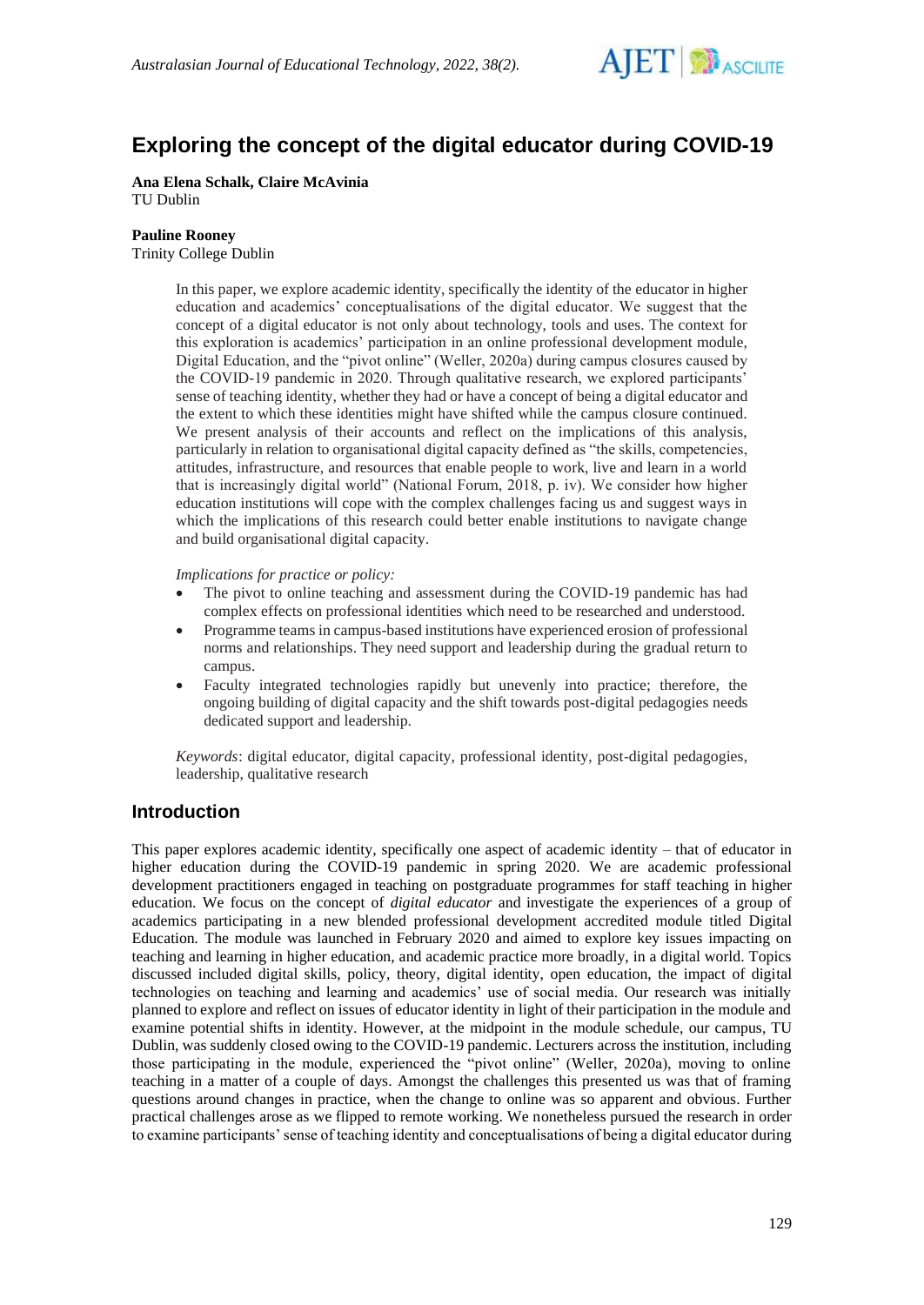

and after the module, using this analysis to consider digital capacity and how we will navigate the complex challenges facing us in the near future.

Digital education is not a new phenomenon: for many years, the potential of digital technologies for enhancing teaching and learning has been discussed and challenges therein explored (Weller, 2020b, 2020c). Our focus on identity stems from the key role that identity plays in determining one's approach or actions, or the extent to which one feels enabled to act (Nykvist & Mukherjee, 2016). In this context, the action that we were particularly interested in was academic engagement with, and the use of, digital technologies for teaching within their disciplinary context. Reflecting on our experience teaching this new module, we considered whether our participants' identities were inclusive of the concept of being a digital educator. We discussed what this might mean to them and whether their identity shifted or adapted as they participated in the module.

From these discussions, we formulated a set of evaluative questions (see Appendix). Due to the COVID-19 pivot, we further considered how the pivot online might affect their identities as educators. We wanted to find out if their simultaneous participation in the module impacted their experience of, and actions during, the pivot. In tandem with evaluating experiences during the module, we sought to explore whether any shifts in identity were evident and how their future approaches to digital education might be influenced. This paper aims to shed light on these questions. It begins by outlining the theoretical framework used to underpin this qualitative empirical study and then details the methodology adopted to carry out the research. Results are presented and discussed with a focus on three key emerging themes: identity, change and responses to change.

## **Theoretical framework**

Academic identity can encompass multiple identities (e.g., researcher, disciplinary expert, educator) which have been explored in-depth in educational research (Quigley, 2011). Research examining professional identities in education has shown us that identity is not a single fixed object inhabited by the teacher or lecturer (Avidov-Ungar & Forkosh-Baruch, 2018). Rather, it is in flux and socially situated, determined by the contexts in which we find ourselves. Each individual has multiple identities, including those associated with their race, gender and sexual orientation as well as identities associated with professional roles (Gaither, 2019). For the purposes of this paper, we focus on the educator and the teaching identity of academics teaching or lecturing in TU Dublin in Ireland. Our understanding of lecturer identity in this paper draws on theoretical insights into educator identity, along with the influence of digital capacity, to establish the theoretical framework for our research. We are focusing here on how lecturer identities are potentially changed or expanded by engaging in using digital tools, technologies and resources. The context for this examination is the Digital Education module taking place during the early weeks of campus closure due to COVID-19.

We acknowledge that identity is fluid and dynamic, evolving in context (Quigley, 2011). Notwithstanding this, we suggest that for academic development practitioners it is important to engage with academics in exploration of their identities as educators in order to deepen our understanding of practice and support enhancement of that practice. We suggest that this work is all the more important at critical moments, such as the point at which campuses closed in Ireland in March 2020 (RTÉ, 2020).

### **Educator identity in the Digital Education module**

Our colleagues and participants in the Digital Education module were educators within their discipline areas. We also knew that most had previous professional roles in business and industry associated with their disciplines. Our context is that of a new technological university in Ireland, TU Dublin. We specialise in applied programmes in Engineering, Business, Arts and Tourism, Sciences and Health, with an emphasis on small-group teaching, industry experience, and fieldwork. Ireland's institutes of technology and emergent technological universities focus on the application of research and knowledge to practice and the professions. Programmes range from apprenticeship level to doctoral degrees. Teaching schedules are heavier than in traditional research-intensive universities, with academics typically undertaking 18–20 hours teaching weekly. Academics may have moved into lecturing from professional practice, may move back again and may combine teaching with continuing professional roles. Lecturer professional identity in this context incorporates aspects of professional identity from previous career roles. This is seen as a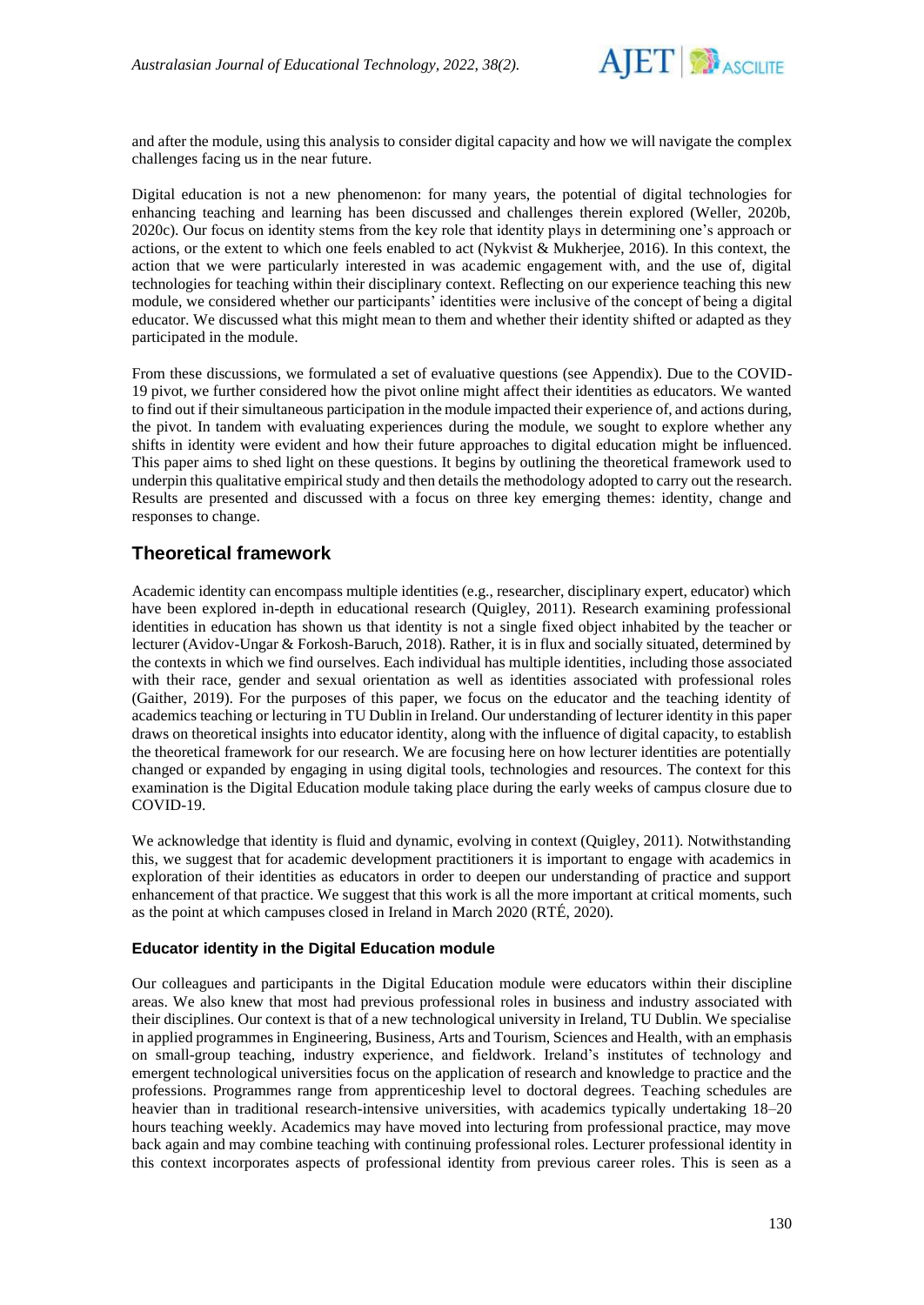

positive dimension since lecturers bring direct reference to their career experience into their teaching. This aspect of professional identity may link with digital capacity: in some of their fields, lecturers may have used digital technologies very extensively and for specialist work before beginning to teach in higher education. In other fields, this may have been minimal and lecturers may lack confidence in using a range of technologies (National Forum, 2020a).

### **Digital capability and educator identity**

Defined broadly, digital capability refers to the skills and attitudes that individuals and organisations need in order to live, work and learn in today's digital society (JISC, 2017). From an individual perspective, building digital capability is about much more than developing proficiency with information and communications technology. It encompasses a range of literacies including accessing and critically managing new sources of information and media, developing new communicative and collaborative skills in the online environment, using digital tools to create, innovate and solve problems and, importantly, managing your digital identity and well-being (JISC, 2018). Undoubtedly, the impact of technology and moving into a digital age has been, and will continue to be, a challenge. This is evident not only in the manner in which technology has changed classrooms and higher educational institutions in the last two decades (Weller, 2020b) but also in the accelerated speed of this change worldwide in 2020 (National Forum, 2020b).

The development of digital capacity is interwoven with the identity of those who teach (Avidov-Ungar & Forkosh-Baruch, 2018; Quigley, 2011). Therefore, embracing the full potential of digital technology for teaching and learning poses a challenge for many educators not only because it affects their culture but also because they need the infrastructure provided by their institutions, which play a key role in this embracement (Hodges et al., 2020; JISC, 2022). In this regard, developing our digital capabilities at organisational and educator level poses a fundamental challenge to the structures, assumptions, policies and procedures of our institutions, and importantly our underpinning epistemological and ontological beliefs and attitudes regarding the role and nature of knowledge and higher education itself. It is possible to see that digital capability and digital capacity are deeply interconnected in the context of this research; hence, both will be used throughout this paper.

### **Digital educator**

The previous section has argued that the development of digital capacity is essential for individuals and organisations, but for educators this can be challenging both as individuals and as members of their organisations. The concept of a digital educator has emerged to indicate the increasing complexity of the ways in which technology mediates educational processes (Englund et al., 2017). We suggest that the concept of a digital educator is not only about technology, tools and uses. If this were the case, the use of technology in education would resemble the work of an engineer using a new tool or system. Our conceptualisation of the digital educator instead considers a broader range of interconnected dimensions: technology, tools, communication and collaboration, teaching and learning, creation, innovation and wellbeing (National Forum, 2014). These are the interdimensional constituents of a digital educator.

Furthermore, underpinning all these dimensions, different roles associated with teaching in a digital world have emerged: assessor, pedagogical expert, technical and managerial specialist, researcher, adviser, professional and designer (Ní Shé et al., 2019). All of these roles and dimensions change the direction of our initial understanding of teaching and learning in higher education: we must find "new ways of dealing with information, working and learning in a digital environment, using time and information differently, and developing new versatility when it comes to interaction in learning environments" (National Forum, 2015, p. 17). Digital educators have the responsibility for developing capabilities and putting them into practice within the real context of their organisations.

### **Educator identity and campus closure**

In Ireland, as in many other jurisdictions, the COVID-19 pandemic led to a decision to close the education sector. Beyond the consideration of specific emergency procedures, no consultation was possible, modes of work were changed within days, a unilateral decision was taken by the government and announced with immediate effect by the Taoiseach (prime minister) (RTÉ, 2020). Starr (2011) suggested that people might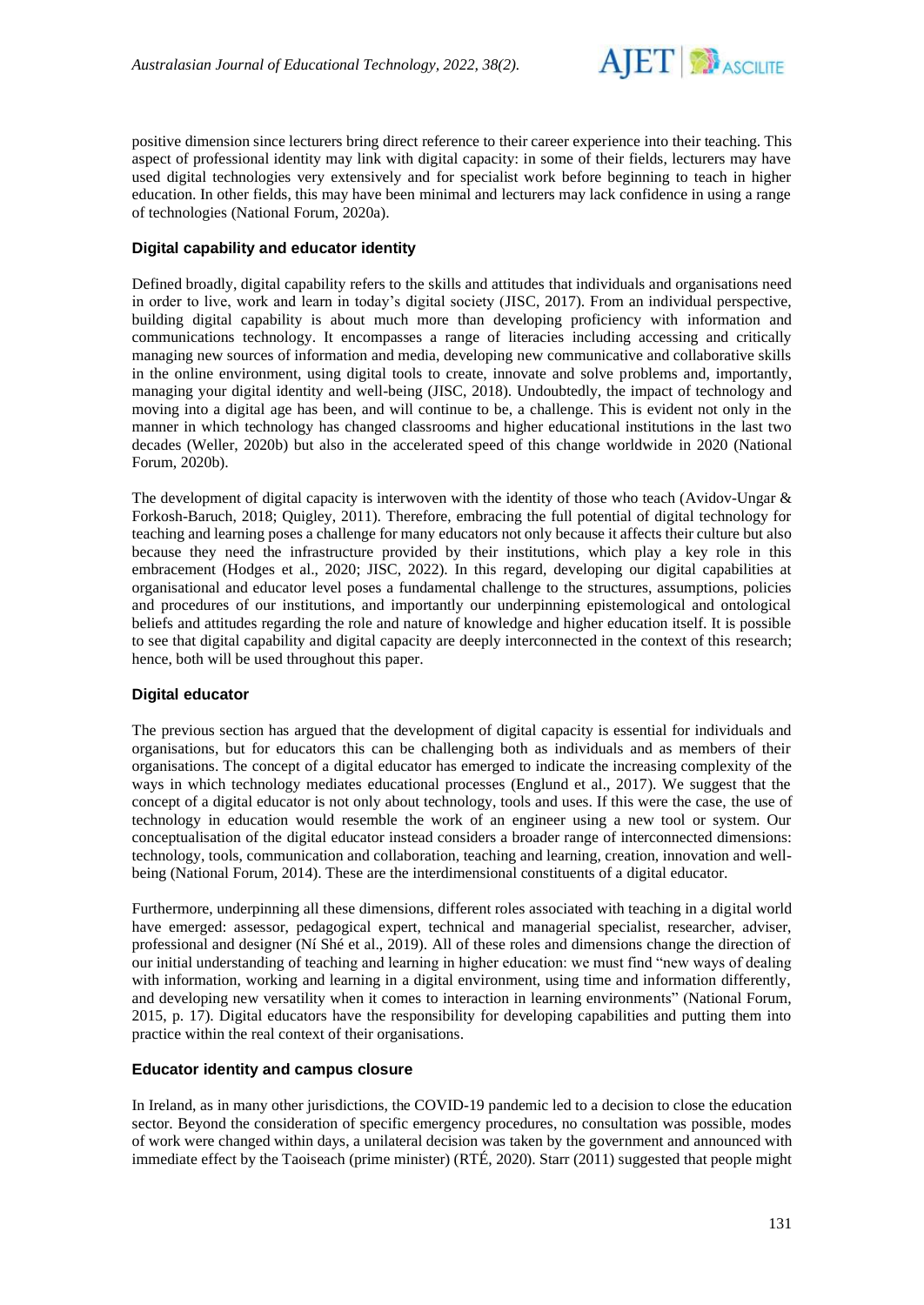

resist change when they experience it as a threat to their identity due to changes of routine or common practices. Campus closures were a change that could not be resisted in the context of a public health emergency.

As such, it was a change which set up a number of questions around educator identity as we have defined it in this paper and in relation to digital capacity. Following the campus closure, many traditional views and responses to technology (Wendelboe, 2020) were subverted immediately, since there was no time for discussion or detailed consideration of the transition. The only way to continue with teaching, and to provide students with ways to continue in their programmes, was to move online. The sudden nature of this change has been summed up by the term "pivot" (Weller, 2020a).

As discussed earlier, we were particularly interested in finding out if our participants' identities were inclusive of the concept of being a digital educator. We wished to explore whether this term had meaning for them: first, in relation to their participation in the newly introduced Digital Education module, and second, in the context of the COVID-19 pivot online.

### **Methods**

From the outset of the Digital Education module, we had planned to undertake research with our participants to examine potential shifts in their educator identity and how these shifts might impact on their actions as educators. The newly introduced module offered theoretical perspectives on technologies in education rather than focusing on digital skills and application of theory to practice. This represented a change from the previous offerings, and it was important to analyse whether this innovation was useful to our participants and how it could potentially influence actions/practice. We had planned a qualitative case study (Baskarada, 2014) examining potential shifts in thinking around digital education, and shifts in educator identity, which might in turn prompt changes in practice, and then potentially further reflection on digital education and how technologies mediate practice. This was planned to be undertaken through interviews with as many participants from the module as possible. We were unable to return to campus to conduct interviews after completion of teaching and assessment in early summer 2020. Telephone/online interviews were considered and have been used effectively in many studies (Szolnoki & Hoffmann, 2013). But as work schedules overall were delayed and became subject to urgent and conflicting demands both for participants and for us, a pragmatic approach was adopted. This was judged to be preferable to capture responses and experiences before many months had elapsed, when participants would no longer be able to recall their experiences of the module or of the immediate closure period in 2020.

The Appendix lists the interview questions. They were presented in the format of an online questionnaire, which could be completed with text-based responses or by voice-recording responses. The intention here was to enable participants to respond more quickly and easily by recording responses on their own devices and uploading the resulting file, rather than completing the questionnaire by typing.

Of 11 participants in the module, six responded. Three were participants in the overall Master of Science, Education programme offered by TU Dublin. Three were taking the module on a stand-alone basis for continuing professional development. Two participants were external to TU Dublin. One person opted to make a recording with awareness that they would be identifiable from the file, just as they would have been in an interview setting. The recording was fully transcribed and anonymised. Typed data and the transcribed recording were then analysed inductively to identify emergent themes using Terry et al.'s (2017) strategy. It is important to note that the transcribed recording was more detailed and lengthy than some of the questionnaire responses as it captured the verbal responses of the participant. However, the questionnaire responses were well-developed and substantive.

In relation to ethics, our department had a protocol approved by the institutional Research Ethics and Integrity Committee allowing us to conduct evaluation of modules and programmes using questionnaires, interviews and focus group formats following consistent themes relating to the programme content. This approved protocol was followed in the case of the current research. Information and consent forms followed the approved format and detailed appropriate and confidential storage of data. The questionnaire was administered online using institutional systems with two-stage authentication, and all information will be deleted once this research has been completed and published.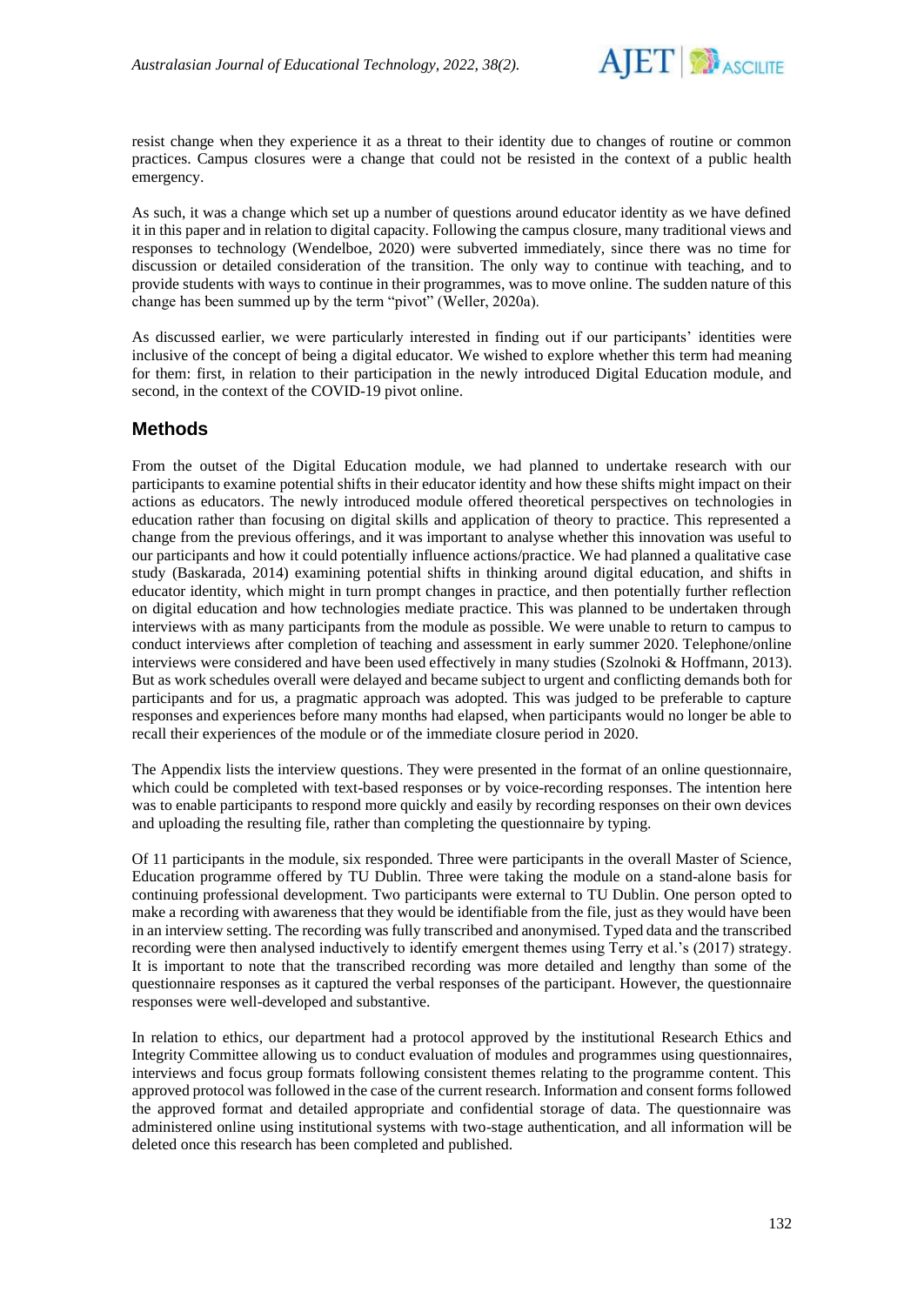

## **Findings**

We present the initial analysis of our findings here, reflecting both the evaluation of the newly introduced Digital Education module and the broader exploration of potential shifts in identity surfacing during the module contemporaneous with the pivot to online teaching, learning and assessment. In the Discussion section, we interpret these results more fully with respect to the concepts of educator identity and digital capacity, which we introduced in the Theoretical framework section.

In relation to the composition of the data set and the professional profile of research participants, five out of six were lecturers with more than 11 years of experience, whereas one of them did not teach. The main motivations for participating in this module were to learn new skills, to develop awareness of contemporary issues in digital education, to gain a new understanding of digital education and to consider other ways of being creative or being more creative in teaching. The Master of Science, Education participants were also seeking credits towards their qualification. These responses reflect mixed perspectives on the module: although the module was intentionally more theoretical than previous digital skills modules on offer, some participants nonetheless sought new practical skills that they could apply in teaching. When asked what influenced changes in their teaching and assessment practices during the campus closure, all reported the rapid move to online teaching and assessment, as we anticipated. All respondents mentioned their participation in the module as a key influence in this process, alongside the need to cater for students' needs and requirements during the pandemic. In addition to these two key influences, the participants also reflected that direction from their heads of department and their engagement with other professional development were key factors that influenced their practices.

One person had been directed not to teach synchronously online in spite of the campus closure. This response was not anticipated. They reported using a combination of the virtual learning environment/learning management system, a public videoconference tool and email to work with students. They also reported providing support to students and seeking ways to keep lines of communication open with them: "a general chat to see how they were getting on, what the story was".

From the participants' perspectives, the module increased their confidence to fully move online, understanding what they could do and what they could not. Again, this finding emerged notwithstanding the theoretical focus of the module. Only one participant expressed some doubt related to support from the module for moving online. However, while our participants reported increased confidence online, this had only come about by necessity as they were "pushed online, would never have done otherwise". The module helped them also with considering the autumn 2020 semester, with one person commenting that it was a "lucky decision" to do the module in spring. Although the module learning outcomes were not focused on digital skills, participation during the move to online teaching encouraged them to engage more with online resources in general: "it certainly encouraged me to re-engage with social media … to see how national and international third level institutions were dealing with the pandemic, to gain insight into best practice". The module was not the only influence in how they approached the move to online learning: "if something needs to be done, it needs to be done and this is how you do it. And you find out the best ways of minimising any issues that might occur". These comments reflect perhaps a pragmatic approach from the participants, which in turn may reflect their identity as people teaching in our institution and continuing to teach a busy timetable following the pivot online. It may also be the case that as they learned online themselves, they were able to use some of that experience in designing online learning for their students. These findings reflect the complexity of developing digital capacity as the combination of digital skills with pedagogical expertise and changes in practice.

Participants responded positively when asked about institutional support and its flexible approach throughout the emergency, not only for them but for their students. Multiple accommodations and workshop opportunities emerged as examples and indicate the role of the institution in building digital capacity. However, participants also mentioned a number of challenges: some of these were outside the control of the institution (e.g., homeschooling while working), others could perhaps have been addressed (e.g., provision of essential hardware). They did have a sense of students' perceptions of how they were using technologies: all but one agreed that students perceived their use of technology as different to before the closure. Attendance by students at online classes was high, and students seemed to be appreciative of the efforts being made to maintain classes. Participants also highlighted the disparity in students' digital skills, for example: "I think we think that the students are very digitally literate, and they're not … they're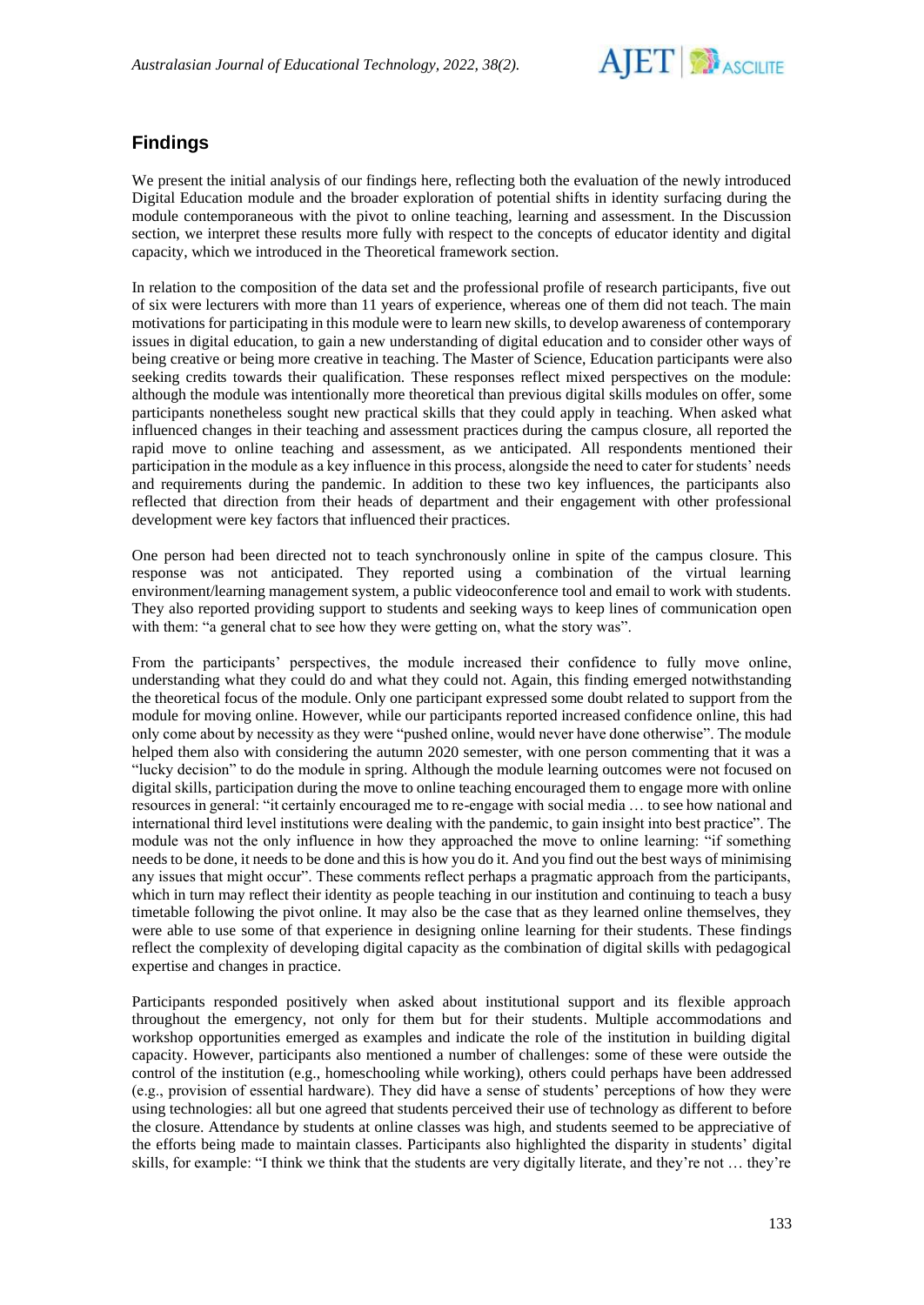

very digitally literate in terms of some aspects of social media … we sort of have this expectation that they are cottoned on to it and know exactly what to do and that's not the case". The difficulties in nurturing and maintaining staff-student relationships in a remote context were also highlighted: "as the move was halfway through the semester, social relations had been set up among students so that was a good start, but if this had not been established it would have been different and more challenging". Continuing these social relationships with students was a challenge, and it was noted that students were hesitant to contribute verbally in synchronous classes preferring to use chat features. For one participant, final-year students were also struggling with dissertation supervision online.

Participants also found new challenges working together online. The institutionally provided software for collaboration was used to facilitate team meetings, but informal discussions "to touch base" were not easy to have. Some participants felt they were able to adapt more easily: "I have been very busy with colleagues in my discipline explaining what I have done and what my plans are (I think I was a bit ahead of others)"; "I would say that I was always more open to the implementation and marriage of technology with learning than other lecturers". This suggests that building digital capability across the institution is important – a new culture within staff teams and supporting students, offering better and more diverse support to sustain this change. This in turn depends on an appropriate balance in teaching workload. This appeared to have been addressed in one of the external institutions:

Our institution tried to encourage and promote the purpose of the technology as a teaching tool and provide evidence to support any claims. We also had regular open dialogue with all faculty and staff in regard to the technology being used in order to offer additional support and training as needed.

There was also a sense from participants that the technology was robust and reliable, to the point that meetings and other aspects of work would be likely to continue online after the campus reopened: "the main issue was in the social transition of online teaching and the associated feelings of isolation/lack of engagement rather than any issues with the technology itself". Thus, a common thread through the findings mirrors the complexity of digital capacity: the technology and technical skills are important, but communication, collaboration, innovation and pedagogical design are equally important. Analysis of this data suggests that these aspects of digital capacity are more challenging.

In relation to identity, we asked participants how they might describe their own professional practice in the future, and whether they might consider themselves to be digital educators. This term, as an expression of potentially changed identity or an additional identity, was not explicitly discussed within the module and nor was it reflected in the aims of the module. Three of them said that they did, one felt they did not, another that they were "scratching the surface". Some expressed an overall sense of continuing to learn and develop: "I'd like to think that I am someone who continues to evolve", who is "creative". One person expressed a post-digital perspective, saying they would describe themselves as an educator: "the digital is ubiquitous and just a way to facilitate teaching and if we understand teaching, we should be able to teach in different settings and contexts". Another did not previously see themselves as an educator: "I didn't go into teaching, I had two other careers before". This again reflects the context in which people are teaching in a new technological university. One person pointed out that the path to becoming a digital educator was, in their view, a process that requires time, self-reflection and some distance. This last point of view is relevant in the context of this research as it was undertaken in the middle of the emergency. Participants were still dealing with moving online and making fast decisions about what was working, and this impeded reflection about their experiences.

Professional identity encompasses one's relationships around professional activities. Students were appreciative of their lecturers' efforts and were adapting to the change. In relation to colleagues and management teams, participants commented that technology enabled them to share practices, to learn from others and to keep working at full capacity as a team. At the same time, they mentioned some improvements such as better management of meetings than before. Nevertheless, they mentioned that the transition started to be associated with feelings of isolation/lack of engagement. This was a more common experience than any issues with technology itself. The majority (five out of six) of participants felt that their views of technology in their working practices were different from before the campus closure.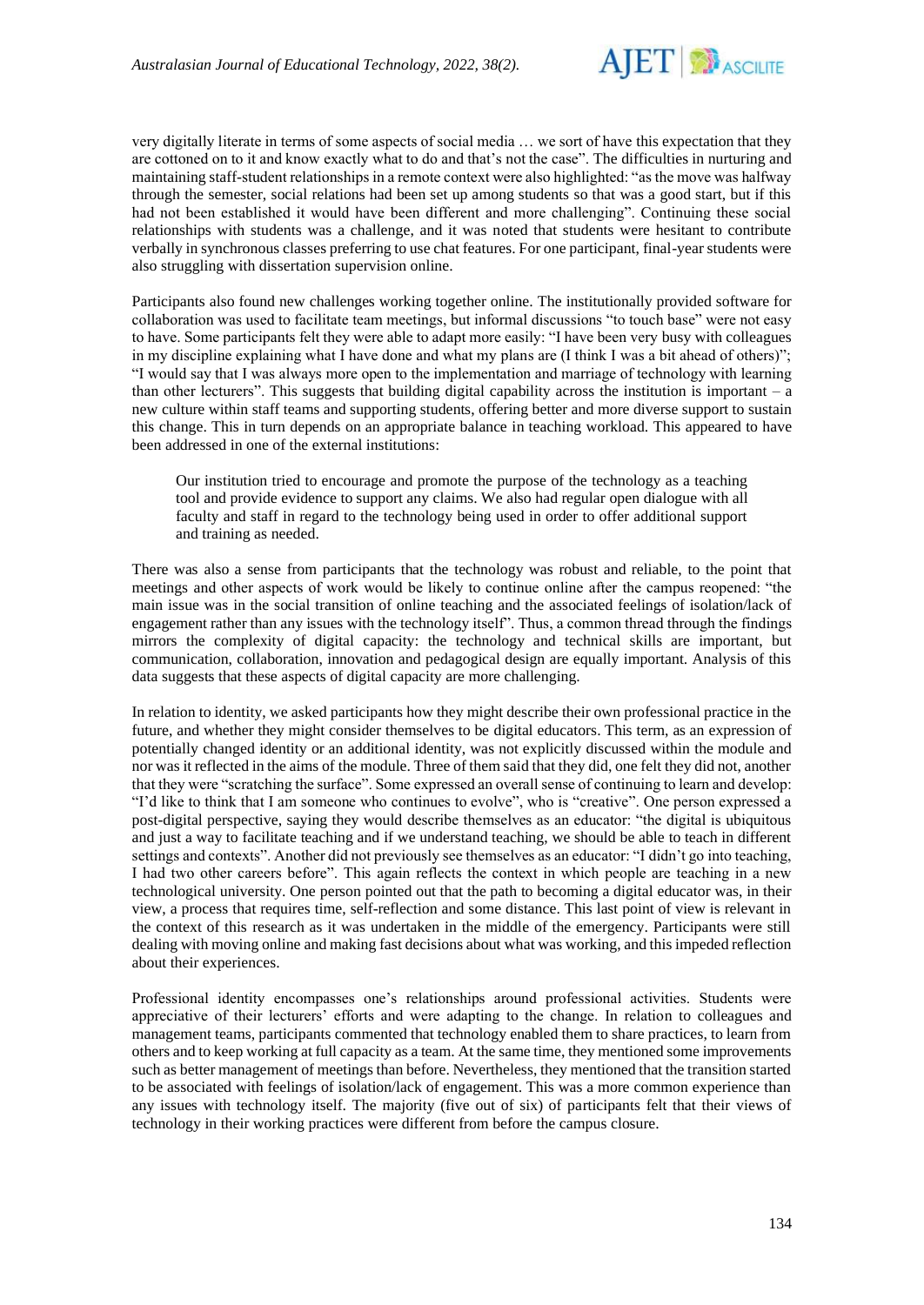

Finally, participants were asked whether changes in their teaching practices would be permanent or not. This was of interest to us in examining the context in which they were working, how this context might change post-pandemic, and whether there were any references to the module as an influence on practice. They mentioned that even if the emergency passed, they would keep some practices. These included the use of online assessment rubrics, formative and summative feedback, forums, more engagement with the online feedback systems, self-assessed quizzes online, delivering exams online and using a videoconference tool more regularly both within their teams and with the student body. Thinking ahead to the next 3 years, the participants envisaged increased use of technology and changes to their professional practices with more flipped approaches, and continued evolution. These changes could not be attributed easily to any one factor, complicating our analysis of the influence of the module on participants' identities and practices. We move now to discuss the implications of these findings.

## **Discussion**

It is important to acknowledge that this is a small-scale study generating a snapshot of experience at one moment in time. It is clear from the findings presented in the previous section that we cannot attribute changes in practice around the use of technology by these educators to their participation in the Digital Education module alone. However, a rich set of data exists from a key moment just after the point at which lecturers moved their teaching online and at the same time as they were being encouraged to theorise and reconsider their stance as educators in the digital age through their participation in the Digital Education module. Our analysis suggests that their engagement in this module influenced practice even though this was not the stated aim of the module itself. Additionally, participants could use their experiences as online learners in the module to support their own online teaching, and used the resources shared and discussed in the module as a springboard to other tools and resources they could use in their own teaching. Although we initially planned this research in order to examine the potential influence of the module on identity, and the module as a means of engaging critically and consciously with lecturer identity and digital technologies, the focus of our work shifted with the campus closures to consider how lecturers were navigating the changes in tandem with their experiences on the module. In analysing the data, we have reflected on the timing of our research: it was perhaps naive to expect to see any clear statements about shifts in identity or crystallised reflections on the nature of teaching online with little warning or preparation. There is also clearly a tangled relationship between engagement with the module, and its influence on thinking and practice. However, we suggest that the value of the research is instead in capturing the experiences at that time, in thinking about how any engagement with theory may influence practice and in provoking our own reflections as researchers about educational research post-pandemic. We focus on these themes in this discussion.

### **Identity**

The research demonstrates a sense of isolation amongst practitioners even as technology facilitated ongoing communication with their colleagues and students. Teaching was an isolating experience because of the campus closure, but also because of different levels of experience and attitudes towards technologies:

I would say that I was always more open to the implementation and marriage of technology with learning than other lecturers but that was mostly down to my comfort level and exposure and previous experience of using technology in the classroom. By the end of the semester, the main issue was in the social transition of online teaching and the associated feelings of isolation/lack of engagement rather than any issues with technology itself.

Some participants knew they had more knowledge and experience using technologies for teaching, learning and assessment than their colleagues. This was notwithstanding the fact that they did not think of themselves as digital educators. This leads us to ask whether we need to think of ourselves as digital educators at all, or whether instead confidence and competence in using digital technologies is a new and growing dimension of being an educator in higher education.

Our findings show that, while participants did not necessarily consider themselves digital educators or in some ways expert with using technology to mediate pedagogical practices, they were able to talk about feelings of greater or lesser confidence in relation to the use of technologies. This was an aspect of practice that they could articulate and discuss, rather than commenting on the nature of technology as difficult or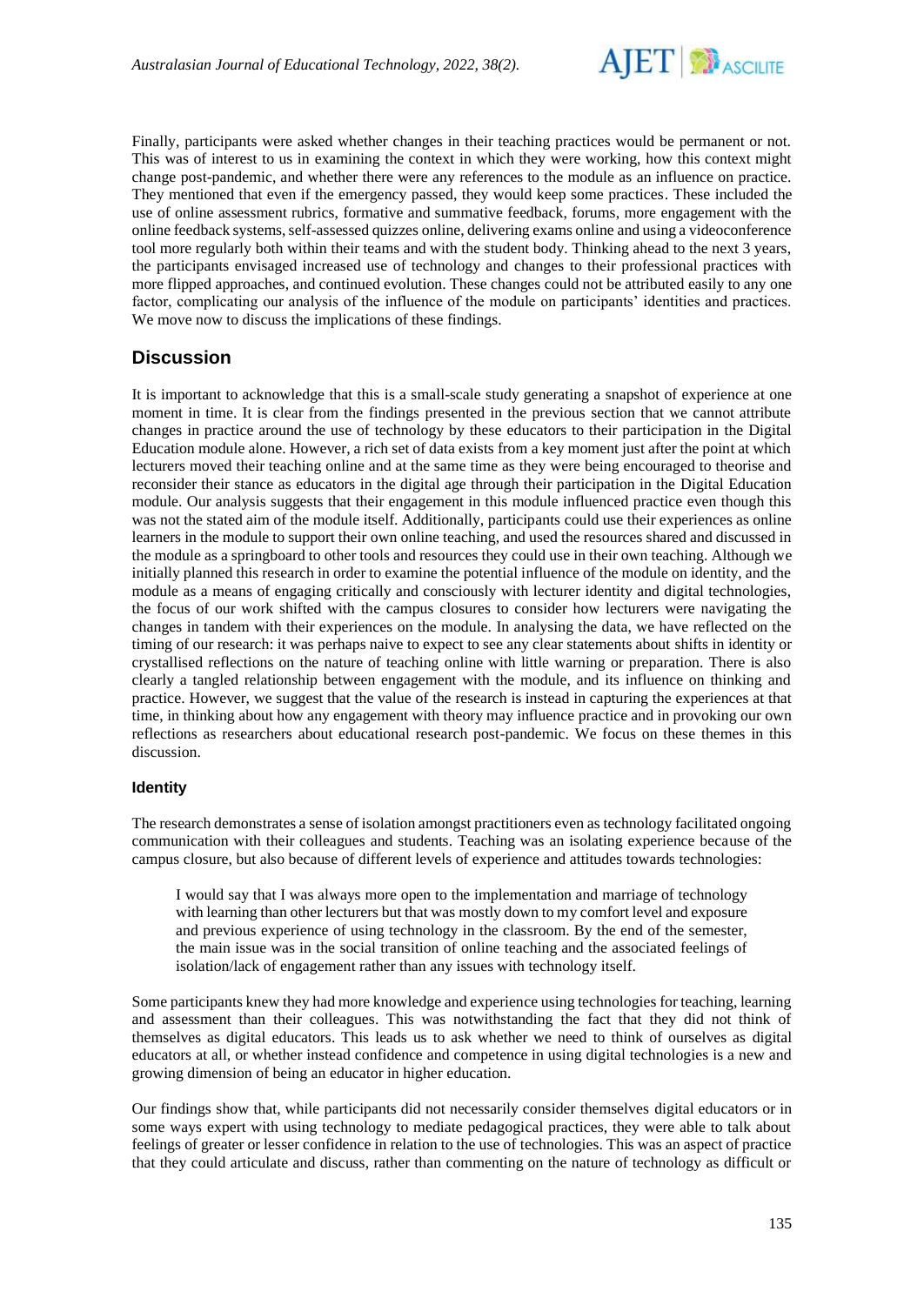

easy to use or commenting on themselves as being non-expert. This suggests a potential shift in identity as lecturers to include digital, rather than its being external.

An important feature emerging from the data was the sense of isolation amongst practitioners: the immediate isolation from the campus, from their colleagues and students and from close co-lecturers in specific programmes. But isolation was also discussed in relation to different levels of experience as well as attitudes towards technologies. Those who felt comfortable and confident with technology were able to continue their work at a faster pace and with less difficulty than their colleagues. This was isolating on both sides: they felt isolated by knowing what to do and imagined the isolation of others who might be foundering. One person outlined a collaborative effort between colleagues, supported by their institution:

Technology, much like any tool, is very dependent on how colleagues engage with it. Our institution tried to encourage and promote the purpose of the technology as a teaching tool and provide evidence to support any claims. We also had regular open dialogue with all faculty and staff in regard to the technology being used in order to offer additional support and training as needed.

But another suggested the picture in their institution was mixed and uneven:

I really don't know. I know that some people are very oriented towards technology in my own school. But then, I sometimes think they're very oriented, and then I find out they're not as oriented as I thought they were.

This is an aspect of the research which warrants further exploration and extension in future work: we suggest that this isolation in relation to digital capacity and confidence already existed while campuses were open, but it was less evident because teaching was conducted face-to-face. It becomes more pronounced, and an obstacle for some, enabler for others, when the campus closes. This has implications for programme teams: first, that teams will have been working remotely and individually for many months, with no obvious end to this in sight. This may have implications for the functioning of programme teams and perhaps even for the identity of individuals within teams. Second, those with well-developed digital capacity and confidence return to the team with this experience and potentially with a very different view of the future. For example, our participants referred to continuing with online assessment and not restoring face-to-face exams, or flipping more lectures online. These decisions have worked for individuals working remotely: how might they be treated within the context of a team discussion face-to-face, when the campus is once more open and choices exist about teaching and assessment formats?

Participants in this research were student-centred and focused on continuing to teach and facilitate learning, but only one articulated a broader view in terms of providing social or quasi-pastoral support to students during the immediate period after the campus closed. Potential shifts in identity arising from working, teaching and assessing remotely, distant from a team in terms of geography and also in terms of how practice has been mediated (successfully or unsuccessfully) will all influence the next phases of practice in the context of a campus-based institution when colleagues have been working away from each other for at least 15 months.

#### **Change**

Analysing the dimension of change, based on the results obtained and contrasting them with the theoretical framework for this research, participants were aware of the need to count on an institutional and organisational frame that drives them through the changing process of their teaching. As mentioned above, when lecturers are asked to embrace the potential of technology for their teaching and learning, it is essential to explicitly articulate the institutional assumptions, policies, and procedures that will underpin the foundations of a meaningful sense of change (JISC, 2017). In this sense, lecturers feel more confident to change towards digital education practices, if they receive not only relevant practice training but also a deeper institutional frame to guide and support them throughout the process of pedagogical change.

An additional perspective about managing the change process towards digital educators and institutional practices, is related to leadership. Is the transformative process of building digital capacity a challenge for leaders and lecturers, especially due to the isolation of their team members? In this case, on the one hand,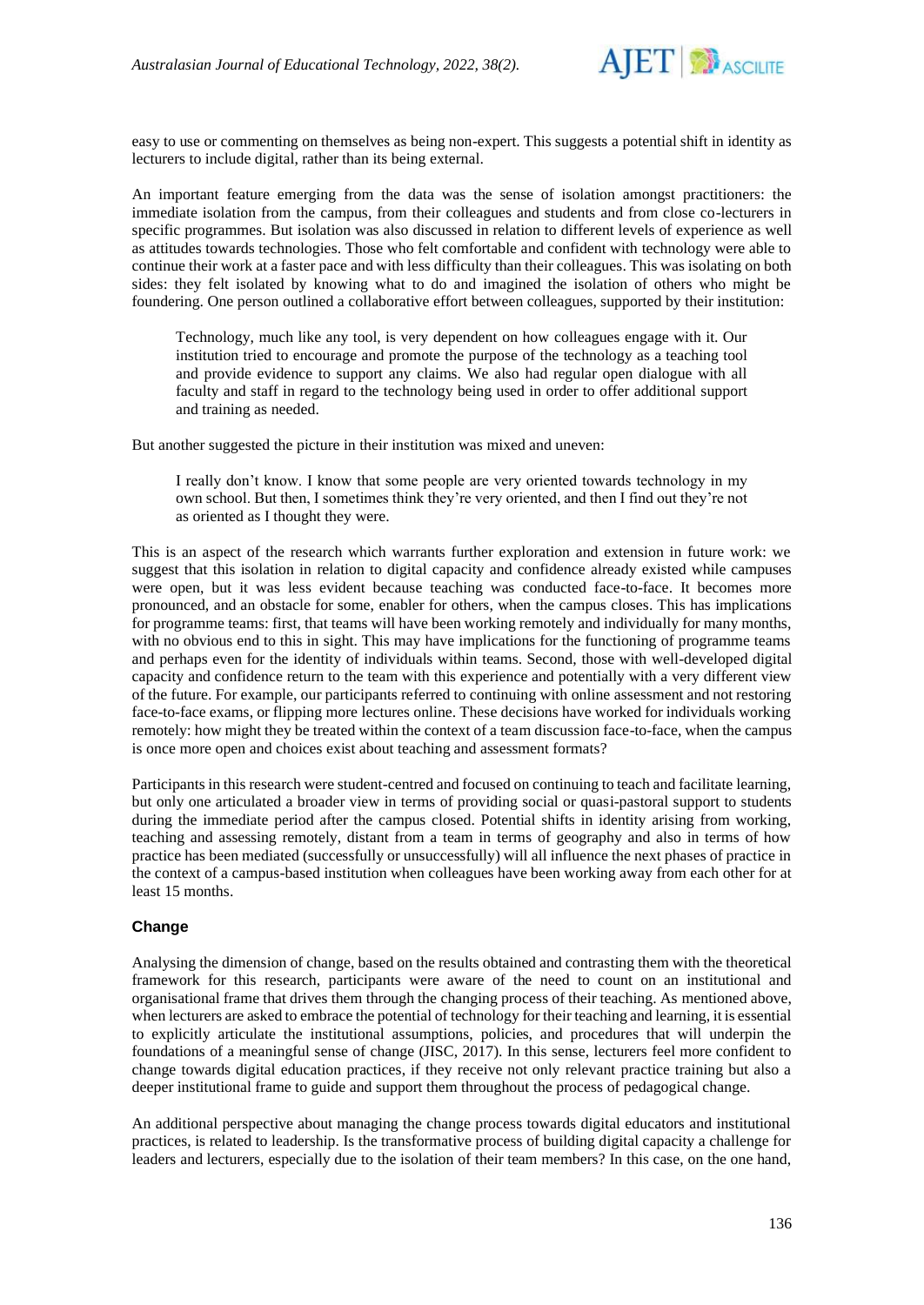

participants mentioned that the transition started to be associated with feelings of isolation/lack of engagement rather than technical problems. But on the other hand, the resistance to incorporate technologies in practice (Burke, 2011; Schilling et al., 2012) is still present and seen as a medium-term possibility. As a consequence, the kind of leadership needed must balance the process, increasing the sense of community through technology under agility, innovation and collaboration (Fernandez & Shaw, 2020). Finally, the peer dimension influence is a change driver. Research has shown that identity is in flux and socially situated, determined by the contexts in which we find ourselves (Gaither, 2019). Based on this knowledge, we supposed participants would refer to the influence of their peers and colleagues to embrace changes in their working process to become digital educators. But it seems that individual and isolated processes are still the tendency (Ostovar-Namaghi & Sheikhahmadi, 2016), and more instances and initiatives to lead and build up the sense of community are needed, especially because of the possibilities that technology offers to facilitate this transition.

### **Responses to change**

A number of forms of response to change are visible in this research, and these intersect with each other in the data and in our analysis. First, there is the complex nature of the work of educators whose institution has changed to become a new technological university. This new university then experiences a sudden disruption to its educational mission, and the educators working within it have to navigate a pivot to online teaching. As academic developers and researchers, we also experienced the pivot online, and then the complexity of researching and understanding educators' experiences at this time.

Our findings show that educators participating in our module came from a variety of professional backgrounds and described their work in different ways. They were members of programme teams but following the closure of the campus, they also felt somewhat distant from colleagues. This was not because of geographical distance, but because of their digital competence and confidence. This suggests that the new university may in the future have to work with staff in a culture where some have adapted more easily than others to the organisational change, and the experiences of the pandemic.

Through this short project, we have also seen the complexity of undertaking educational research at this time. There are practical difficulties associated with being away from campus, and spaces in which time can be scheduled to meet participants in an interview or focus group setting. Although we were fortunate to have an existing ethical protocol for this work, many colleagues await ethical approval for other research as committees (understandably) have prioritised research projects focused on treatment and prevention of COVID-19 and on urgent societal issues arising from the pandemic. Although participants and researchers alike will always cite time limitations as constraints on their work, these were particularly acute during the early months of the pandemic and are likely to continue to constrain research. Academic developers and educational technologists already struggle to carve out any time in which to research practice and pedagogy in their work (Rapanta et al., 2020), and this has been further eroded by the pressure under which teams are working in order to support their colleagues in the mainstream academic disciplines who are teaching large cohorts of undergraduate and postgraduate students. However, research into teaching and learning practices during and after the pandemic is, we suggest, essential if higher education is to navigate the immediate years afterwards successfully. We suggest that different methodological approaches are needed: we adopted one such approach by providing a recordable format for participants responding to the questionnaire. Multidimensional analysis (Polat, 2020) may be needed to unpick the experiences reported by research participants not only in these early stages of the pandemic, but beyond and over the next number of years. Critical reflection on our research is essential: as researchers, we have discussed the changes in our own perspectives on the pandemic since gathering this data and continue to reflect on the implications of this research for our own practice.

## **Conclusion**

This study aimed to examine potential shifts in lecturers' academic identities as they participated as students in an online Digital Education module, while simultaneously enacting an emergency online pivot in their own teaching practices due to the COVID-19 pandemic. In particular, we aimed to examine how potential shifts in identity may have impacted their sense of agency and action, and in relation to their own digital teaching and learning practices and approaches.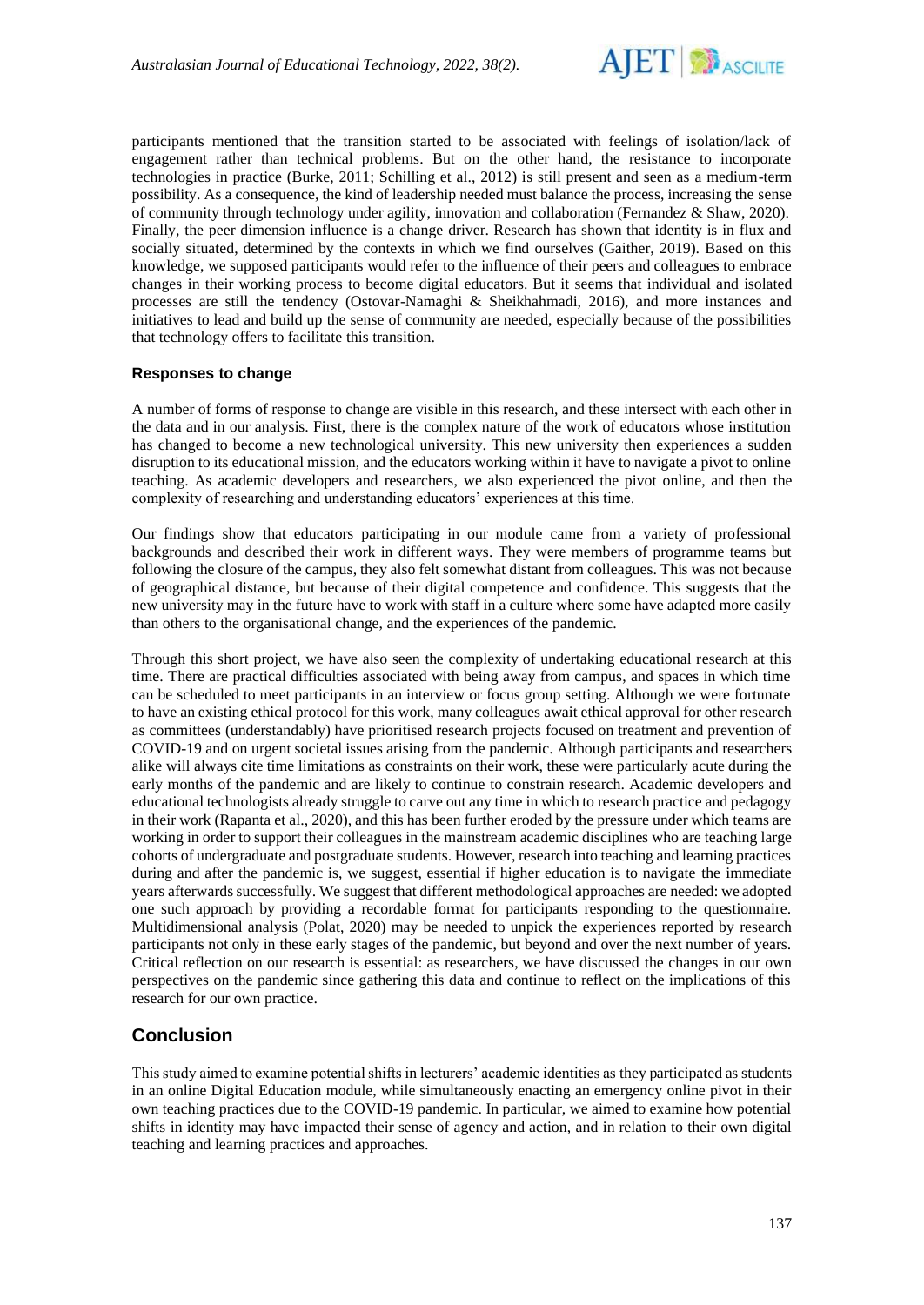

Our findings highlight a number of points worthy of further consideration. Over the past 22 months, higher education has witnessed a radical shift first to predominantly digitally mediated teaching, learning and assessment and then to blended modes (National Forum, 2021). After many years of research and effort to build digital capacity in our universities in order to embed digital into our curricula (Weller, 2020c), this unexpected online pivot was swift and arguably brutal. The long-term impact and implications of this significant change in practice on our students, our staff and our institutions remain to be seen. In light of this, the importance of reflecting on our experiences, and contributing to the scholarship of digital teaching and learning, has arguably never been more important. Yet, as we have discovered, the challenges in the current environment are complex and significant. With "pandemic burnout" widely reported across the sector (Amaya et al., 2020), time and capacity for such research and critical reflection are scarce. Multidimensional analysis may be needed to further examine the experiences of our educators and our students during the pandemic and beyond. But as we have found, in an era of such personal and professional uncertainty, articulating changes to, and visions for, future digital teaching and learning practices is difficult.

Our research has shown that academics' confidence in engaging with digital technologies may have grown during the pandemic so that digital may now be an integral part of their academic identity as opposed to being an external tool to engage with (or not). This offers the potential for institutions to consider more flexible working practices as well as alternative modes of teaching and learning. There is the potential to shift institutional and individual focus to pedagogy rather than the practical issues with accessing and using technology – truly enhancing digital practices. There are potentially very positive changes here at individual, institutional and sectoral levels in terms of pedagogy and practice.

Geographical isolation during extended campus closures appears to have compromised communication and feelings of connectedness or belonging within academic communities, according to participants in this research. It would seem that the necessary focus on resituating academic practices for the online medium may have left little time and energy for nurturing connections with academic peers and communities. Combined with uncertainty around peers' practices – and the possibility of inconsistencies in the student experience as a result – the need for programme-level coordination and collaboration among the academic community becomes even more important.

The need for academic leadership within our institution has been repeatedly hailed as key to the building of digital capacity. In light of our findings, it could be argued that the need for academic leadership in our institutions has never been greater. Our findings indicate a need to strengthen academic communities: in contrast to other research (Sjølie et al., 2020), we found indications that programme team cultures were eroded. Connections between academics were sustained to an extent, but technologies did not nurture "the communitarian character of academic life" (Sjølie et al., 2020, p. 104). Academics felt empowered to develop their own sense of praxis within a digital environment and acted accordingly, but there is a need to develop open collaboration amongst academics. There is a need to develop personal learning networks and support staff to look after their own well-being in an era of personal and professional uncertainty and change (Amaya et al., 2020). There is a need for further research and scholarship to inform and strengthen future practices based on what has worked and what has not worked during this exceptional time.

## **References**

- Amaya, M., Battista, L., Melnyk, B. M., Winn, J., Johnson, N., & Buffington, B. (2020). Wellness champions: A critical strategy for universities to enhance population health and wellbeing during the COVID-19 pandemic. *Building Healthy Academic Communities Journal*, *4*(2), 7–16. <https://doi.org/10.18061/bhac.v4i2.7836>
- Avidov-Ungar, O., & Forkosh-Baruch, A. (2018). Professional identity of teacher educators in the digital era in light of demands of pedagogical innovation. *Teaching and Teacher Education*, *73*, 183–191. <https://doi.org/10.1016/j.tate.2018.03.017>
- Baskarada, S. (2014). Qualitative case study guidelines. *The Qualitative Report*, *19*(40), 1–25. <https://doi.org/10.46743/2160-3715/2014.1008>

Burke, W. W. (2011). *Organization change: Theory and practice* (3rd ed.). Sage.

Englund, C., Olofsson, A., & Price, L. (2017). Teaching with technology in higher education: understanding conceptual change and development in practice. *Higher Education Research & Development*, *36*(1), 73–7[. https://doi.org/10.1080/07294360.2016.1171300](https://doi.org/10.1080/07294360.2016.1171300)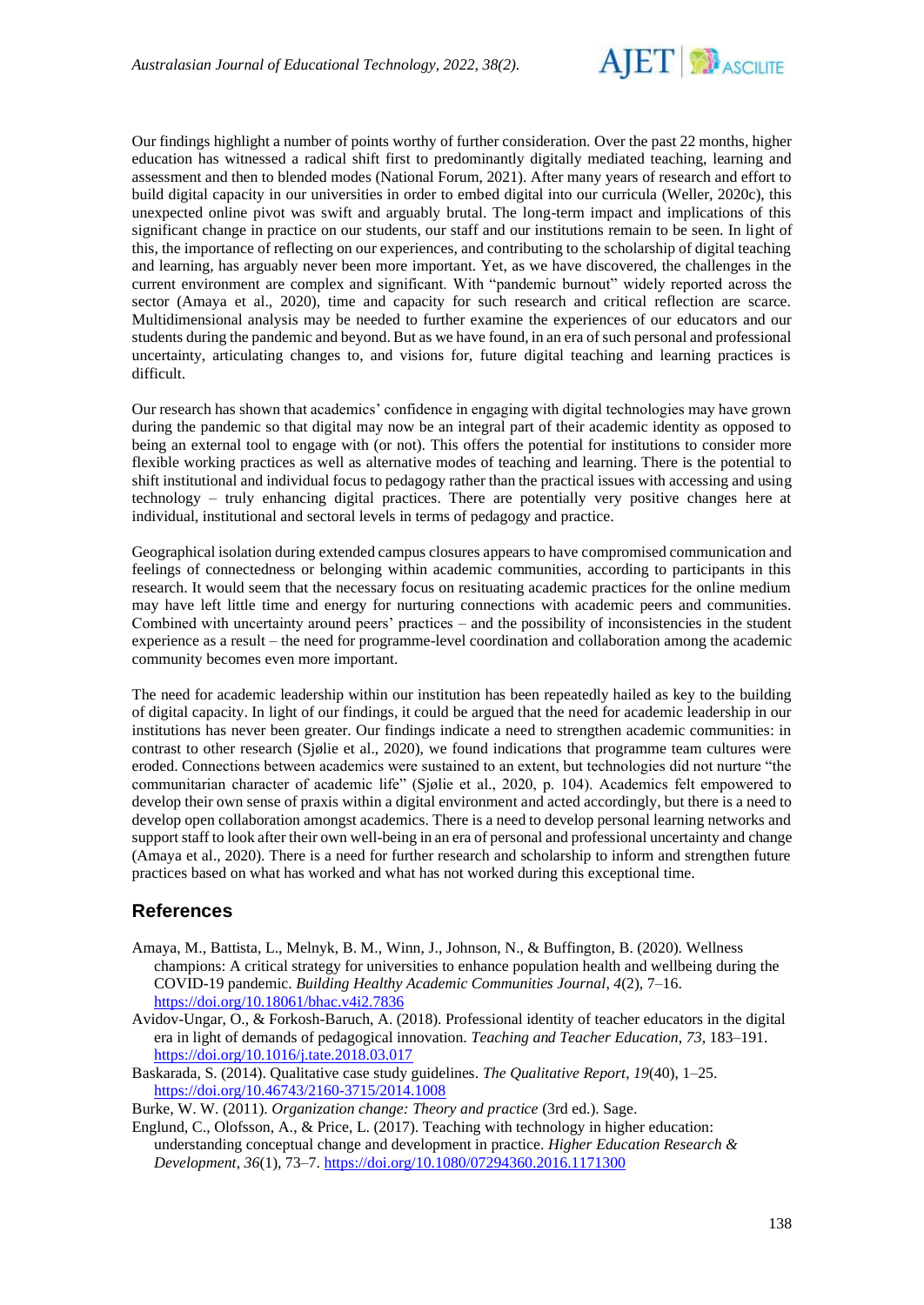

Fernandez, A. A., & Shaw, G. P. (2020). Academic leadership in a time of crisis: The coronavirus and COVID‐19. *Journal of Leadership Studies, 14*(1), 39–45.<https://doi.org/10.1002/jls.21684>

Gaither, S. (2019, July). Considering your multiple identities. *Psychological Science Agenda*. <http://www.apa.org/science/about/psa/2019/07/multiple-identities>

- Hodges, C., Moore, S., Lockee, B., Trust, T., & Bond, A. (2020). The difference between emergency remote teaching and online learning. *Educause Review, 27,* 1–12. [https://er.educause.edu/articles/2020/3/the-difference-between-emergency-remote-teaching-and](https://er.educause.edu/articles/2020/3/the-difference-between-emergency-remote-teaching-and-online-learning)[online-learning](https://er.educause.edu/articles/2020/3/the-difference-between-emergency-remote-teaching-and-online-learning)
- JISC. (2017). *Developing organisational approaches to digital capability.* <https://www.jisc.ac.uk/guides/developing-organisational-approaches-to-digital-capability>
- JISC. (2018). *Building digital capabilities: The six elements defined. Framework.* [https://repository.jisc.ac.uk/6611/1/JFL0066F\\_DIGIGAP\\_MOD\\_IND\\_FRAME.PDF](https://repository.jisc.ac.uk/6611/1/JFL0066F_DIGIGAP_MOD_IND_FRAME.PDF)
- JISC. (2022). *Organisational digital capability*. [https://digitalcapability.jisc.ac.uk/what-is-digital](https://digitalcapability.jisc.ac.uk/what-is-digital-capability/organisational-digital-capability/)[capability/organisational-digital-capability/](https://digitalcapability.jisc.ac.uk/what-is-digital-capability/organisational-digital-capability/)
- National Forum. (2014). *National digital skills framework.* [https://www.teachingandlearning.ie/our](https://www.teachingandlearning.ie/our-priorities/digital-transformation/national-digital-skills-framework/)[priorities/digital-transformation/national-digital-skills-framework/](https://www.teachingandlearning.ie/our-priorities/digital-transformation/national-digital-skills-framework/)
- National Forum. (2015). *Teaching and learning in Irish higher education: A roadmap for enhancement in a digital world 2015-2017*[. https://hub.teachingandlearning.ie/resource/teaching-and-learning-in-irish](https://hub.teachingandlearning.ie/resource/teaching-and-learning-in-irish-higher-education-a-roadmap-for-enhancement-in-a-digital-world-2015-2017/)[higher-education-a-roadmap-for-enhancement-in-a-digital-world-2015-2017/](https://hub.teachingandlearning.ie/resource/teaching-and-learning-in-irish-higher-education-a-roadmap-for-enhancement-in-a-digital-world-2015-2017/)

National Forum. (2018). *Building digital capacity in Irish higher education 2013-2018*. [https://www.teachingandlearning.ie/publication/building-digital-capacity-in-irish-higher-education-](https://www.teachingandlearning.ie/publication/building-digital-capacity-in-irish-higher-education-2013-18-national-developments-and-key-perspectives/)[2013-18-national-developments-and-key-perspectives/](https://www.teachingandlearning.ie/publication/building-digital-capacity-in-irish-higher-education-2013-18-national-developments-and-key-perspectives/)

- National Forum. (2020a). *Irish National Digital Experience (INDEx) Survey: Findings from students and staff who teach in higher education*[. https://www.teachingandlearning.ie/index/](https://www.teachingandlearning.ie/index/)
- National Forum. (2020b). *Reflecting and learning: The move to remote/online teaching and learning in Irish higher education*[. https://hub.teachingandlearning.ie/resource/reflecting-and-learning-the-move](https://hub.teachingandlearning.ie/resource/reflecting-and-learning-the-move-to-remote-online-teaching-and-learning-in-irish-higher-education/)[to-remote-online-teaching-and-learning-in-irish-higher-education/](https://hub.teachingandlearning.ie/resource/reflecting-and-learning-the-move-to-remote-online-teaching-and-learning-in-irish-higher-education/)
- National Forum. (2021). *Next steps for teaching and learning: Moving forward together*. <https://www.teachingandlearning.ie/VITAL/nextsteps/#!/inav>
- Ní Shé, C., Farrell, O., Brunton, J., Costello, E., Donlon, E., Trevaskis, S., & Eccles, S. (2019). *Teaching online is different: Critical perspectives from the literature*. Dublin City University. <https://doi.org/10.5281/zenodo.3479402>
- Nykvist, S., & Mukherjee, M. (2016). Who am I? Developing pre-service teacher identity in a digital world. *Procedia-Social and Behavioral Sciences*, *217*, 851–857. <https://doi.org/10.1016/j.sbspro.2016.02.012>
- Ostovar-Nameghi, S. A., & Sheikhahmadi, M. (2016). From teacher isolation to teacher collaboration: Theoretical perspectives and empirical findings. *English Language Teaching*, *9*(5), 197–205. <https://doi.org/10.5539/elt.v9n5p197>
- Polat, S. (2020). Multidimensional analysis of the teaching process of the critical thinking skills. *Research in Social Sciences and Technology*, *5*(2), 134–157[. https://doi.org/10.46303/ressat.05.02.8](https://doi.org/10.46303/ressat.05.02.8)
- Quigley, S. A. (2011). Academic identity: A modern perspective. *Educate*, *11*(1), 20–30. <http://www.educatejournal.org/index.php/educate/article/view/245>
- Rapanta, C., Botturi, L., Goodyear, P., Guàrdia, L., & Koole, M. (2020). Online university teaching during and after the Covid-19 crisis: Refocusing teacher presence and learning activity. *Postdigital Science and Education*, *2*, 923–945.<https://doi.org/10.1007/s42438-020-00155-y>
- RTÉ. (2020, March 12). *Schools, colleges, childcare facilities closed until 29 March over Covid-19*. <https://www.rte.ie/news/coronavirus/2020/0312/1121820-coronavirus/>
- Schilling, A., Werr, A., Gand, S., Sardas, J. (2012) Understanding professionals' reactions to strategic change: the role of threatened professional identities. *The Service Industry Journal*, *32*(8), 1229–45. <https://doi.org/10.1080/02642069.2010.531269>
- Sjølie, E., Francisco, S., Mahon, K., Kaukko, M. & Kemmis, S. (2020). Learning of academics in the time of the Coronavirus pandemic. *Journal of Praxis in Higher Education*, *2*(1), 85–107. <http://jphe.org/wp-content/uploads/2020/07/Sj%C3%B8lie-Francisco-Mahon-Kaukko-Kemmis-.pdf>
- Starr, K. (2011). Principals and the politics of resistance to change. *Educational Management Administration & Leadership*, *39*(6), 646–60[. https://doi.org/10.1177/1741143211416390](https://doi.org/10.1177/1741143211416390)
- Szolnoki, G. & Hoffmann, D. (2013). Online, face-to-face and telephone surveys—Comparing different sampling methods in wine consumer research. *Wine Economics and Policy*, *2*(2), 57–66. <https://doi.org/10.1016/j.wep.2013.10.001>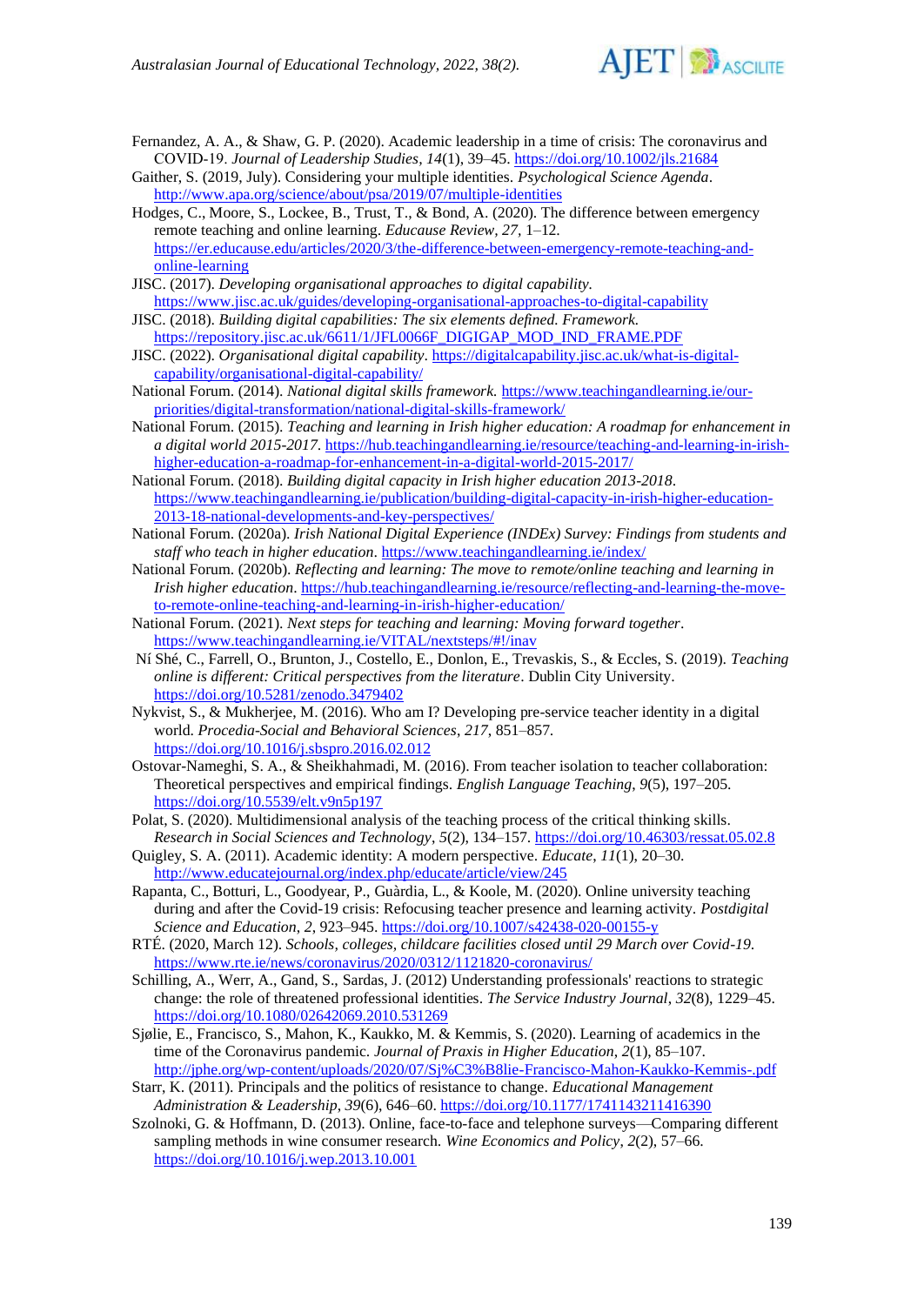

- Terry, G., Hayfield, N., Clarke, V., & Braun, V. (2017). Thematic analysis. In C. Willig & W. Stainton Rogers (Eds.), *The Sage handbook of qualitative research in psychology* (2nd ed., pp.17–37. Sage. <https://doi.org/10.4135/9781526405555.n2>
- Weller, M. (2020a, March 2020). The Covid-19 online pivot. *The Ed Techie*. <http://blog.edtechie.net/higher-ed/the-covid-19-online-pivot/>
- Weller, M. (2020b, May 2020). It's forever 1999 for online learning critics. *The Ed Techie.* <http://blog.edtechie.net/e-learning/its-forever-1999-for-online-learning-critics/>
- Weller, M. (2020c). *25 years of ed tech*. AU Press. [https://www.aupress.ca/books/120290-25-years-of-ed](https://www.aupress.ca/books/120290-25-years-of-ed-tech/)[tech/](https://www.aupress.ca/books/120290-25-years-of-ed-tech/)
- Wendelboe, A. M., Amanda Miller, J. D., Drevets, D., Salinas, L., Miller, E. J., & Jackson, D. (2020). Tabletop exercise to prepare institutions of higher education for an outbreak of COVID-19. *Journal of Emergency Management*, *18*(2), 1–20[. https://wmpllc.org/ojs/index.php/jem/article/view/2725](https://wmpllc.org/ojs/index.php/jem/article/view/2725)

**Corresponding author**: Claire McAvinia[, claire.mcavinia@tudublin.ie](mailto:claire.mcavinia@tudublin.ie)

**Copyright**: Articles published in the *Australasian Journal of Educational Technology* (AJET) are available under Creative Commons Attribution Non-Commercial No Derivatives Licence [\(CC BY-NC-ND 4.0\)](https://creativecommons.org/licenses/by-nc-nd/4.0/). Authors retain copyright in their work and grant AJET right of first publication under CC BY-NC-ND 4.0.

**Please cite as**: Schalk, A. E., McAvinia, C., & Rooney, P. (2022). Exploring the concept of the digital educator during COVID-19. *Australasian Journal of Educational Technology, 38*(2), 129-141. <https://doi.org/10.14742/ajet.7316>